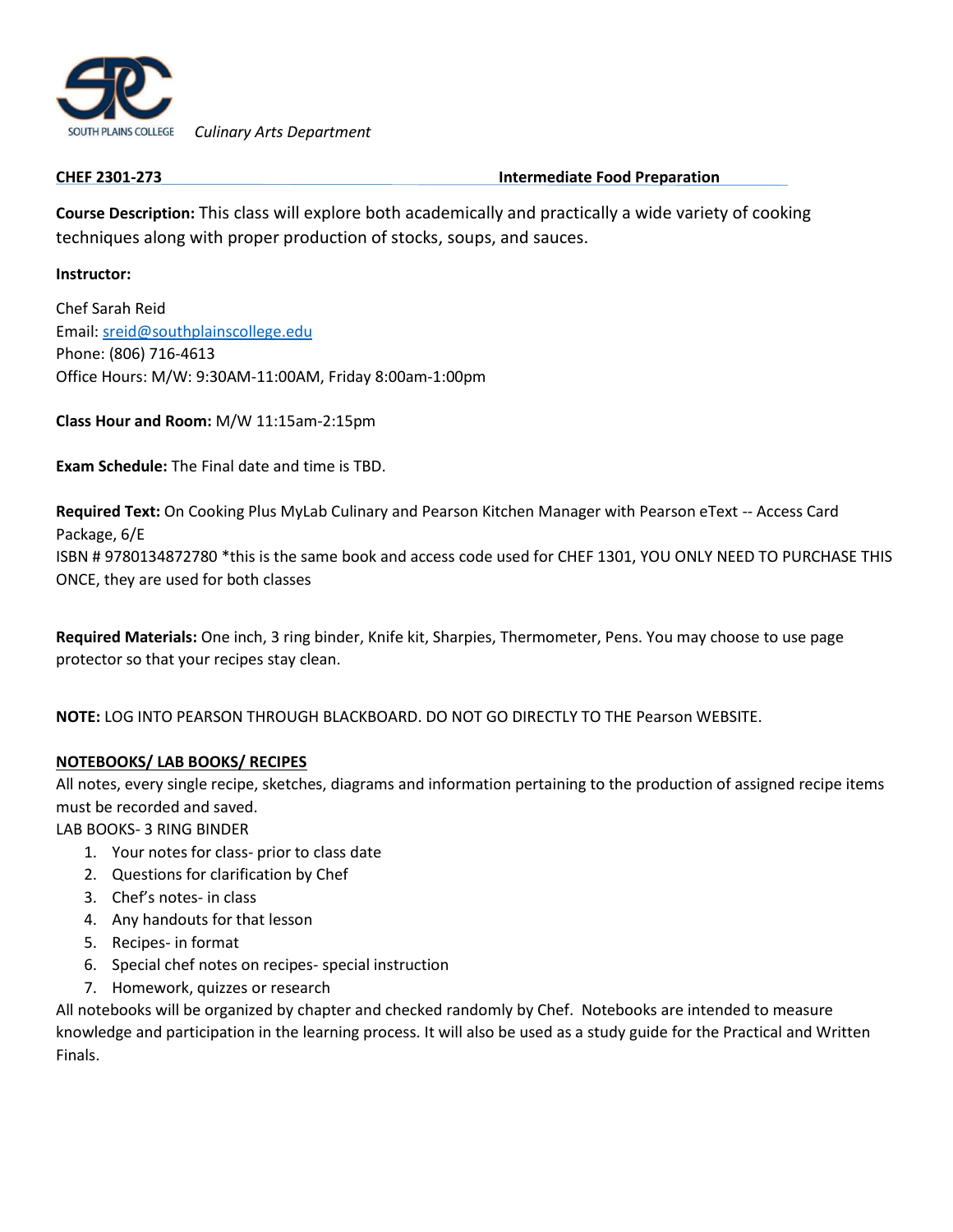#### **PREPARED FOR CLASS:**

All students are expected to arrive ON TIME in full and proper uniform and ready to begin the class.

ON TIME IS DEFINED AS; in the classroom, prepared to begin at the EXACT start time of the class.

TARDY / LATE: any time after the exact start of class. 3 TARDY/ LATES will result in a deduction of points from your lab grade.

EXCESSIVE TARDINESS is defined as more than 4 in a semester and will be dealt with on a individual basis. Prepared Means:

- Proper/clean uniform and hat
- Non-slip closed toe shoes
- Proper hygiene
	- o Showered, shaved, hair clean, and pulled back if necessary
	- o Clean fingernails, well-trimmed, no nail polish or fake nails
	- o No heavy colognes or perfumes
	- o No jewelry, watches- tight fitting wedding band is acceptable
	- o No outside food in the lab or classrooms
	- o Drinks are permitted ONLY in a closed top container, stored beneath the work surface
	- o No cell phones in classrooms. Must kept in lockers
		- **■** If there is a sound reason to keep your cellphone, please get permission prior to class. Cellphones with permission will be kept in pocket on SILENT MODE.
	- o All students will have Lab books/notes/ recipes on table prior to class
	- o Student will have at all times
		- 1 BLACK sharpie
		- 1 pen

# SANITATION AND GARBAGE:

- Each table must have a clean sanitizer bucket with a clean sponge in it.
- Towels/ sanitizer used for raw proteins must be kept separate containers
- Do not dump liquids in garbage cans
- Do not throw anything/ food products in the garbage without Chefs permission
- Scrape food scraps for all items to be cleaned
- Liquids with food solids in them must be strained and discarded before pouring in the sink
- NEVER place a knife in a sink or sanitizer bucket
- Pick up / clean up any drops or spills immediately. Place wet floor sign over all spills
- Completely clean/ sanitize station BEFORE and AFTER USE.
- Keep station clean and free of debris or clutter at all times
- Remove apron before entering the bathroom
- No eating, snacking or tasting without Chefs permission
- KITCHEN TOWELS- 3 towels per student per day
	- $\circ$  1 towel wet in sanitizing solution for under the cutting board
	- o 2 towels folded in aprons as side towels

**ADA STATEMENT:** Students with disabilities, including but not limited to physical, psychiatric, or learning disabilities, who wish to request accommodations in this class should notify the Disability Services Office early in the semester so that the appropriate arrangements may be made. In accordance with federal law, a student requesting accommodations must provide acceptable documentation of his/her disability to the Disability Services Office. For more information, call or visit the Disability Services Office at the Lubbock Center, the Levelland Student Health & Wellness Center 806-716-2577, Reese Center Building 8: 806-716-4675, Plainview Center Main Office: 806-716-4302 or 806-296-9611, or the Health and Wellness main number at 806-716-2529.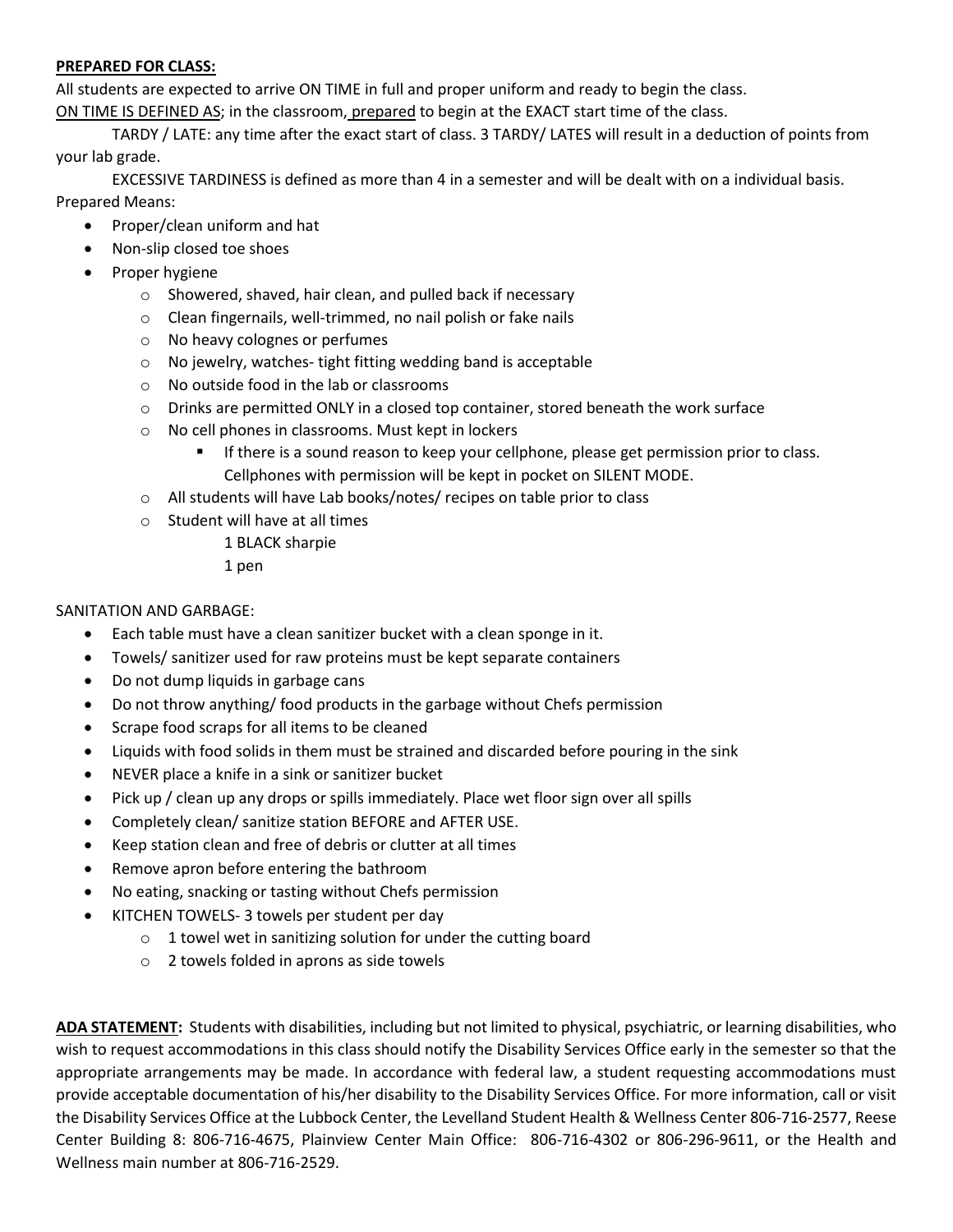### **Grading Policy:**

- 1. There will be **no** Make-up on Homework Assignments or Exams.
- 2. Assignments and due dates may be found on Blackboard under the Homework tab.
- 3. Individual effort must be demonstrated on all exams. Also considered inappropriate is the use of, in any fashion, a solution manual of any kind. It is the aim of the faculty of South Plains College to foster a spirit of complete honesty and a high standard of integrity. The attempt of students to present as their own any work that they have not honestly performed is regarded by the faculty and administration as a serious offense and renders the offenders liable to serious consequences, possibly suspension**. Academic Dishonesty**: "At minimum, the first instance of academic dishonesty will be submitted to Student Judicial Services and the student will receive a zero for the assignment. The second instance of academic dishonesty will be submitted to Student Judicial Services and the student will receive an F in the course and be expelled from the program".
- 4. Class participation and attention will be crucial to the student's successful completion of this course. While attendance will be not be taken, a weekly lab grade will. The Lab grade will directly correlate to in-class production. The grading scale is as follows:

| 90-100     | Α  |
|------------|----|
| 80-89      | в  |
| 70-79      | C. |
| 60-69      | D  |
| Below 60 F |    |

5. The grading will be based on the following assignment:

| Homework:         | 20% |
|-------------------|-----|
| Quizzes:          | 20% |
| Midterm Test:     | 10% |
| Weekly Lab grade: | 20% |
| Final:            | 30% |

- 7. If there is a problem or a dispute with a grade, it must be brought to your instructor's attention and resolved within 5 days of the grades return. After that, it will not be considered under any circumstances.
- 8. If you feel you need out of class help, please visit with your professor during office hours.

#### **Notes:**

- Homework can be found on blackboard. It will be turned in every Wednesday. It must be typed.
- There might be a possibility for extra credit or a bonus sometime during the semester. These extra points CANNOT raise your grade for a particular segment of your grade beyond 100%. For example, your maximum quiz average can only be 100% or test average can only be 100%.
- The Final is over items covered in Chapters 11, 12, 22 and 23 and will include a written and practical portion. Date of this exam is to be determined.
- If you need special accommodations, you will still have to take the test on the scheduled date of the exam. If there is a conflict, you will have to prove it to your instructor in order to take an exam at a different time.

**Classroom Etiquette:** Students should arrive on time for class and be in full, required uniform. All cellphones, laptops, and bags are not allowed in the lab space. Only required materials such as textbooks, binders, knife kits, and pens are allowed to be in class. Lockers will be assigned for student use, students must bring their own lock if desired. No outside food or drink is allowed in class except for a closable water bottle. All students are responsible for cleaning up after themselves. No one will leave class until the lab is clean and approved by the instructor.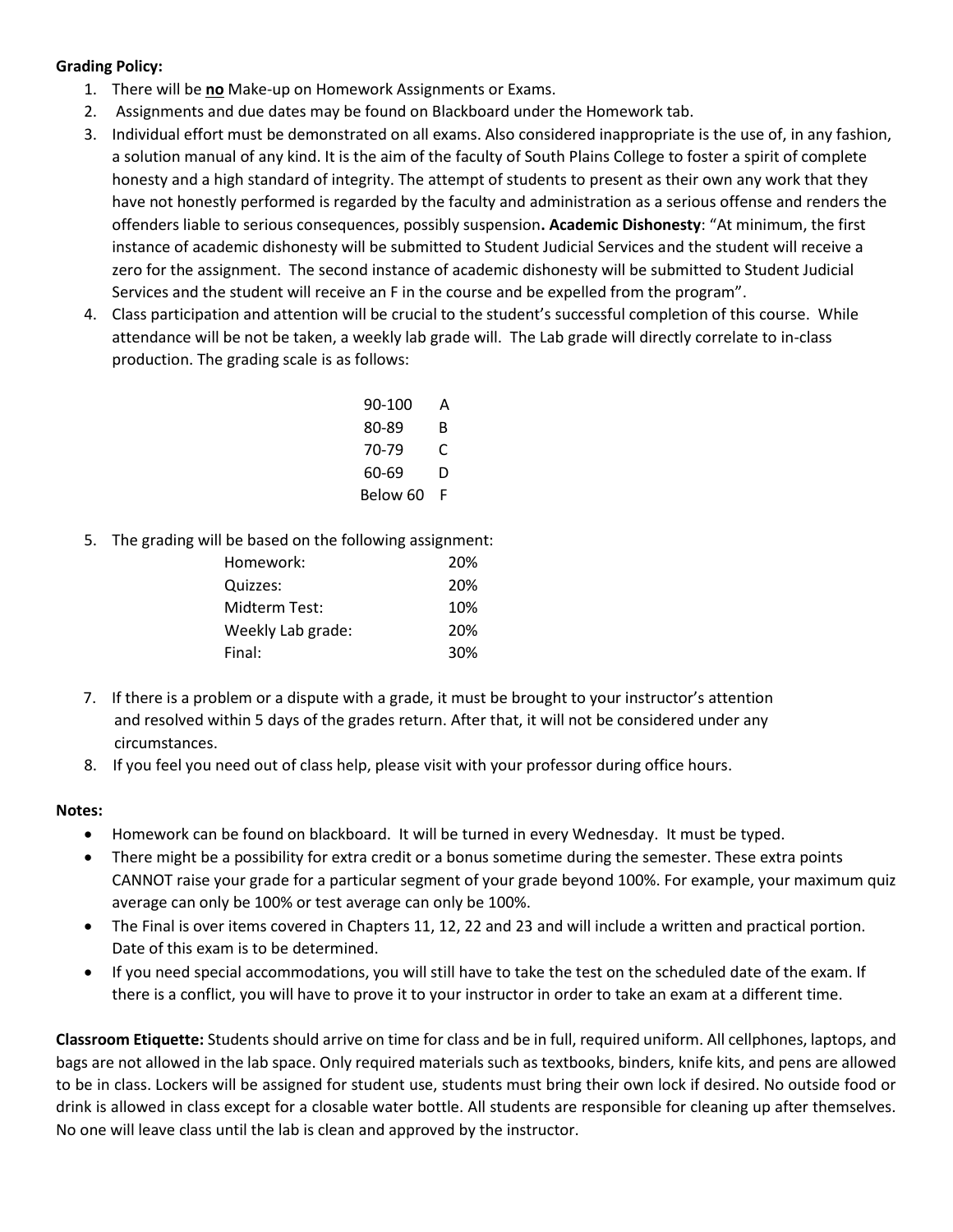**Required Uniform:** Students should ALWAYS be in full uniform for ALL classes. Clean/wrinkle free chef coats, pants, caps, and non-slip shoes are required. Students SHOULD NOT wear any jewelry except for a snug to the wrist watch, and a wedding band/ring that are permitted. Student's personal hygiene is EXTREMLY important. Clean hair, hands, and fingernails are a part of the uniform as well.

**Topics:** The list of selected topics may be modified during the course of the semester. The instructor will notify the class of any changes to the topic list.

# **Course Outline Intermediate Food Prep**

| Week          | Homework | Topic                            | Lecture/In Class Assignments                 | Reading    |
|---------------|----------|----------------------------------|----------------------------------------------|------------|
|               | Due      |                                  |                                              | Assignment |
| Week 1        | None Due | <b>Orientation/Syllabus</b>      | Day 1: No class                              | Chapter 11 |
| $1/18 - 1/21$ |          | <b>Stocks</b>                    | Day 2: Syllabus/Lecture Knife skills,        |            |
|               |          |                                  | safety/Sanitation, Different stocks          |            |
| Week 2        | 1/27     | <b>Stock: Ingredients,</b>       | Day 1: Browning Bones, Vegetable and         | Chapter 11 |
| $1/25 - 1/28$ |          | procedures, and cooking          | <b>Chicken Stock Production Demo Veal</b>    |            |
|               |          | <b>White Stock</b>               | Stock, Glaze, Demi-Glaze, Remouillage        |            |
|               |          |                                  | Day 2: Court Bouillon, Dashi, Bouquet Garni, |            |
|               |          |                                  | Onion Pique, Sachet D'Epices,                |            |
| Week 3        | 2/3      | <b>Thickening Agents/ Soups-</b> | Day 1: Thickening agents, Rouxs, Beurre      | Chapter 11 |
| $2/1 - 2/4$   |          | <b>Broth Style</b>               | Manie, Types of soups,                       |            |
|               |          |                                  | Emulsifications (Vinaigrette Demo),          |            |
|               |          |                                  | Day 2: Jacque Pepin Consommé Video,          |            |
|               |          |                                  | Prepare Consommé in teams, French            |            |
|               |          |                                  | Onion Soup                                   |            |
| Week 4        | 2/10     | <b>Soups-Cream Style</b>         | Day 1 Tomato Basil, Cream of Broccoli        | Chapter 12 |
| $2/8 - 2/11$  |          |                                  | Day 2: Apple Butternut Squash and Chicken    |            |
|               |          |                                  | Green Chili Soup                             |            |
| Week 5        | 2/17     | <b>Soups-Thick Style Cream</b>   | Day 1: Crab Bisque, Deconstructed            | Chapter 12 |
| $2/15 - 2/18$ |          | <b>Soups and Purees</b>          | Mushroom "Cappuccino" Soup                   |            |
|               |          |                                  | Day 2: Clam Chowder, Roasted Corn-           |            |
|               |          |                                  | Jalapeno Chowder                             |            |
| Week 6        | 2/24     | <b>Soups- Other Mother</b>       | Day 1: White Gazpacho, Chili                 | Chapter 12 |
| $2/22 - 2/25$ |          | <b>Sauce Lecture and Sauce</b>   | Day 2: Mother Sauce Lecture and sauce        | Chapter 11 |
| Quiz 1-2/22   |          | <b>Finishing Techniques</b>      | finishing Techniques                         |            |
| Week 7        | 3/3      | <b>Bechamel/Derivatives</b>      | Day 1: Bechamel-Mornay, Soubise, Alfredo     | Chapter 11 |
| $3/1 - 3/4$   |          | Velouté/Derivatives              | Day 2: Velouté-Supreme, Allemande, Lemon     |            |
|               |          |                                  | Dill Beurre Blanc                            |            |
| Week 8        | 3/10     | <b>Hollandaise/Derivatives</b>   | Day 1: Hollandaise- Mayo, Lemon Aioli (Save  | Chapter 11 |
| $3/8 - 3/11$  |          |                                  | for Day 24)                                  |            |
| Midterm 3/10  |          |                                  | Day 2: Hollandaise-Béarnaise                 |            |
| Week 9        | None due | <b>Spring Break</b>              | <b>Spring Break</b>                          |            |
| $3/15 - 3/18$ |          |                                  |                                              |            |
| Week 10       | 3/24     | Espangole/Tomato                 | Day 1: Espangole- Bordelaise, Poivrade,      | Chapter 11 |
| $3/22 - 3/25$ |          |                                  | Sauce Diane                                  |            |
|               |          |                                  | Day 2: Tomato-Tomato Concasse, Creole,       |            |
|               |          |                                  | Putanesca                                    |            |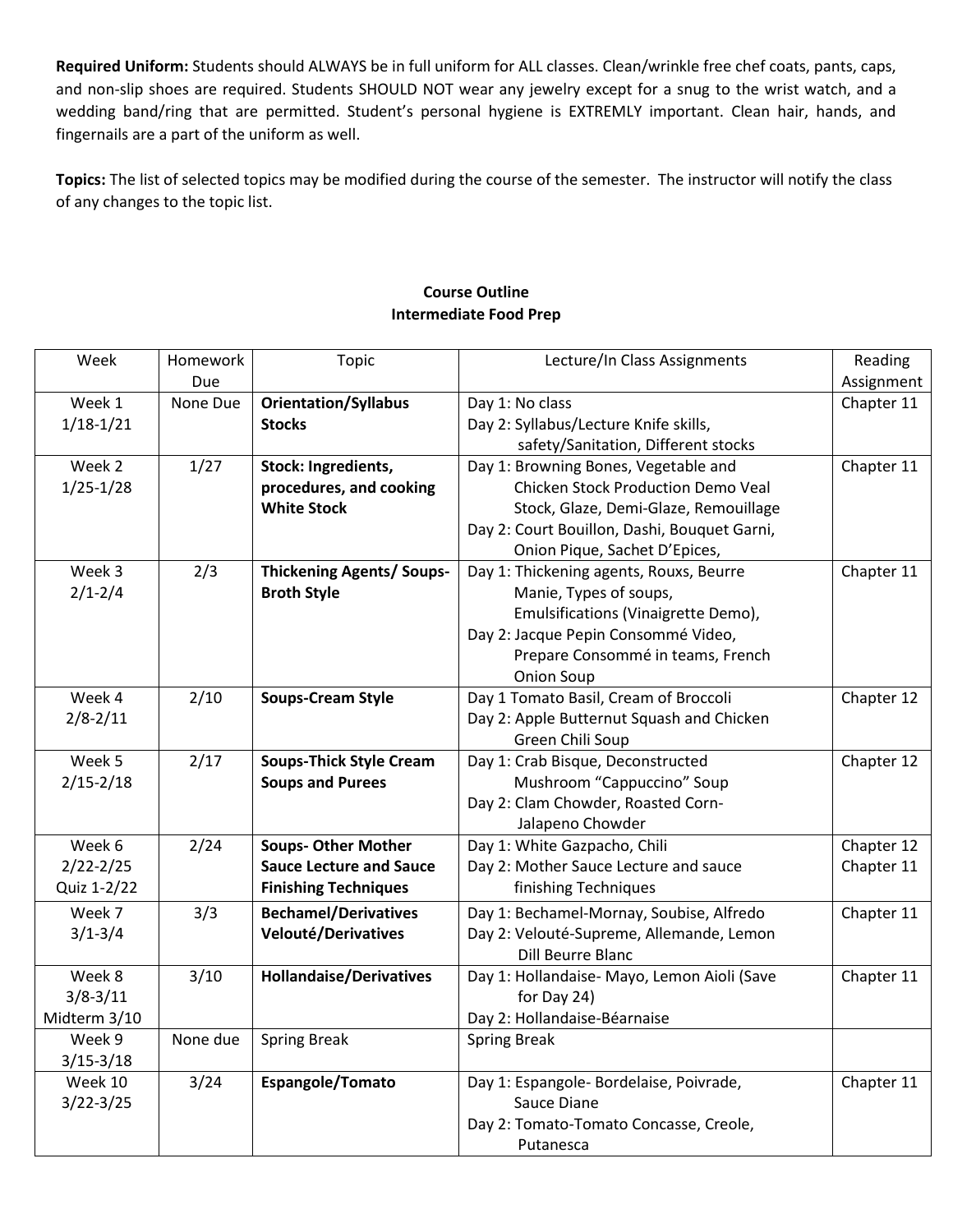| Week 11<br>$3/29 - 4/1$<br>Quiz 2 | 3/31                  | <b>Modern Sauces</b>           | Day 1: Dr. Pepper BBQ, Peanut Sauce, Red<br><b>Pepper Coulis</b><br>Day 2: Condiment Sauces-Cocktail, Horseradish<br>Sauce, Honey Mustard, Mignonette,                                                                   | Chapter 11 |
|-----------------------------------|-----------------------|--------------------------------|--------------------------------------------------------------------------------------------------------------------------------------------------------------------------------------------------------------------------|------------|
| Week 12<br>$4/5 - 4/8$            | 4/7                   | <b>Vegetable Cookery</b>       | Tzatziki, Coleslaw<br>Day 1: Hari Covert Basquaise, Brussel Sprouts<br>with Bacon and Pignoli, Asparagus w/<br>Hollandaise<br>Day 2: Baked Stuffed Artichokes, Jerusalem<br>Artichokes with Mornay Sauce.                | Chapter 22 |
| Week 13<br>$4/12 - 4/15$          | 4/14                  | <b>Vegetable Cookery</b>       | Day 1: Roasted Beets with Balsamic and Honey<br>Glaze, Cauliflower Au Gratin, Braised<br>Cabbage<br>Day 2: Sweet Potato Hash, Creole Vegetable<br>Sautee(Succotash), Vegetable Fried Rice                                | Chapter 22 |
| Week 14<br>$4/19-4/22$            | 4/21                  | <b>Grains/Fried Vegetables</b> | Day 1: Chile-Bleu Cheese Grit Cakes, Rissotto alla<br>Parmigiana (turn half into Ris I Bisi and<br>save for Day 2)<br>Day2: Arancini, Frito Misto with Lemon<br>Aioli(day 14) and Sanbai Su(turn into Pad<br>Thai Sauce) | Chapter 23 |
| Week 15<br>$4/26 - 4/29$          | 4/28                  | <b>Grains</b>                  | Day 1: Hummus and Roasted Vegetable<br>Couscous<br>Day 2: Review Day                                                                                                                                                     | Chapter 23 |
| Week 16<br>$5/3 - 5/6$            | <b>No</b><br>Homework | <b>Finals</b>                  | Day 1: Written Final/ Mis En Place for Practical<br>Day 2: Practical Final                                                                                                                                               | Finals     |
| Week 17<br>$5/10-5/13$            | No.<br>Homework       | <b>Cleaning</b>                | Cleaning                                                                                                                                                                                                                 | Cleaning   |

# **South Plains College's Notices**

# **ATTENDANCE:** (along with your Instructor's Policy)

When an unavoidable reason for class absence arises, such as illness, an official trip authorized by the college or an official activity, the instructor may permit the student to make up work missed. It is the student's responsibility to complete work missed within a reasonable period of time as determined by the instructor. Students are officially enrolled in all courses for which they pay tuition and fees at the time of registration. Should a student, for any reason, delay in reporting to a class after official enrollment, absences will be attributed to the student from the first class meeting.

Students who enroll in a course but have "Never Attended" by the official census date (the 12<sup>th</sup> class day), as reported by the faculty member, will be administratively dropped by the Office of Admissions and Records. A student who does not meet the attendance requirements of a class as stated in the course syllabus and does not officially withdraw from that course by the official census date of the semester, may be administratively withdrawn from that course and receive a grade of "X" or "F" as determined by the instructor.

It is the student's responsibility to verify administrative drops for excessive absences through MySPC using his or her student online account. If it is determined that a student is awarded financial aid for a class or classes in which the student never attended or participated, the financial aid award will be adjusted in accordance with the classes in which the student did attend/participate and the student will owe any balance resulting from the adjustment.